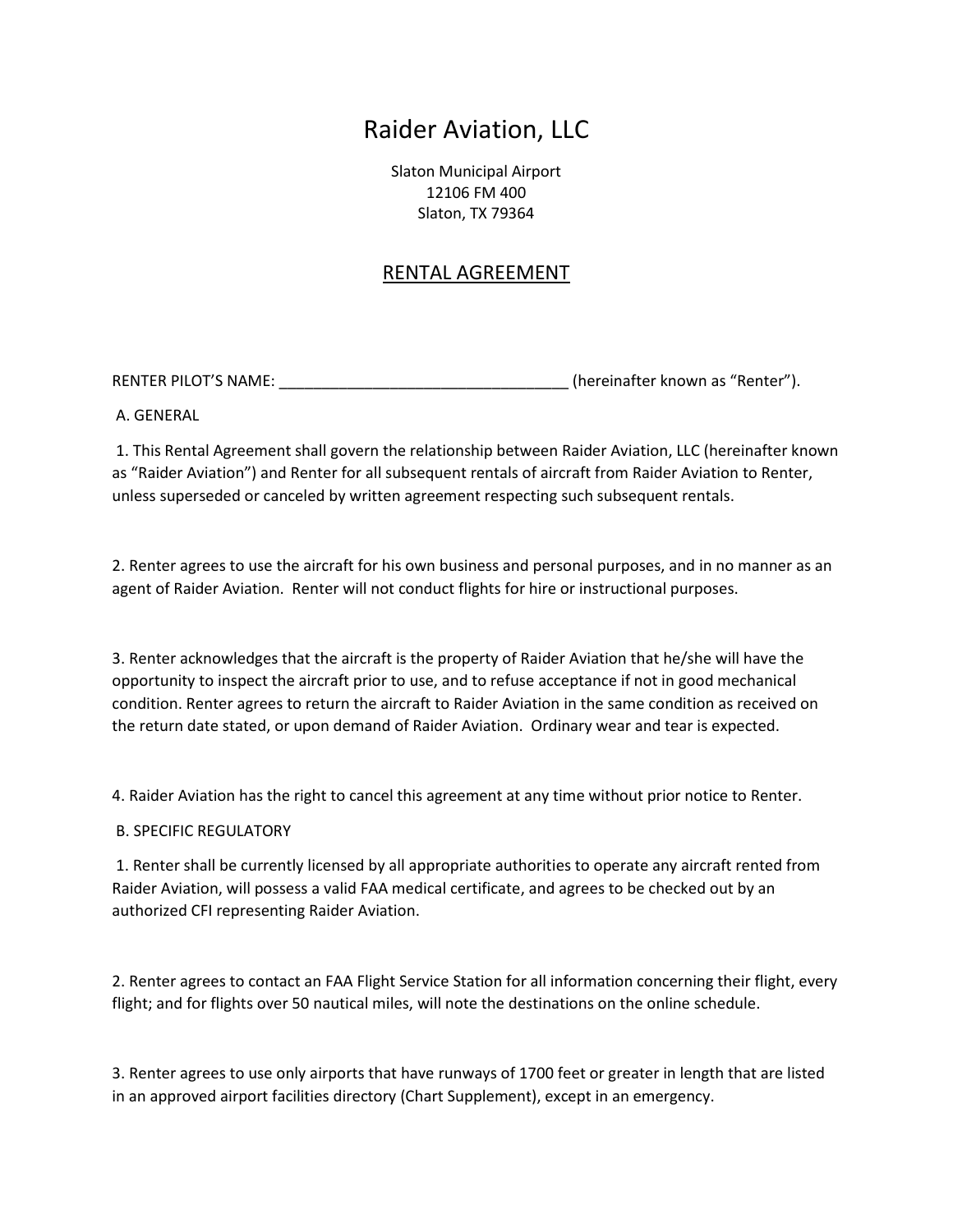4. Renter assumes responsibility for the airplane to be properly fueled, oiled and secured at all times while the aircraft is under his or her command, regardless of destination, and is responsible for securing the aircraft at the time of return to aircraft home base of operations. Renter agrees to pay all landing fees, tie down fees, etc. while the aircraft is under his or her command. Raider Aviation will assume no responsibility for any fees incurred during time rented by Renter.

5. If aircraft is to be kept longer than originally planned for any reason, or if the original destination is not reached, Renter shall immediately notify Raider Aviation. Renter shall be responsible for any extra expense incurred as a result of such delays, except as allowed for by unavoidable maintenance, weather, illness or emergencies.

6. Upon return to Raider Aviation, Renter agrees to pay all charges incurred during normal use of the aircraft. Flight time shall be taken from the Hobb's meter or tach time reading as set forth for individual aircraft, from engine start to shut down. Renter is responsible for noting and reporting any discrepancies to flight office prior to flight operations to avoid unnecessary charges.

7. Raider Aviation reserves the right to charge a minimum "Daily Rate" of 3 hours of flight time for each weekday that the aircraft is reserved, or a minimum of 4 hours for Saturday, Sunday and holidays.

8. Scheduling and use of the aircraft is to be conducted in the best possible manner with consideration of all other Renter pilots.

9. Any inactive prepaid accounts will be assessed a \$49.00 per month administrative fee, beginning at the sixth consecutive month of inactivity. Once the inactive account is at zero balance, it will be closed.

10. If fuel is purchased off-field (F49), fuel will be reimbursed at the current F49 fuel rate. Please retain receipt for reimbursement and provide to Raider Aviation check-in staff within 7 business days.

11. THE AIRCRAFT WILL NOT BE OPERATED: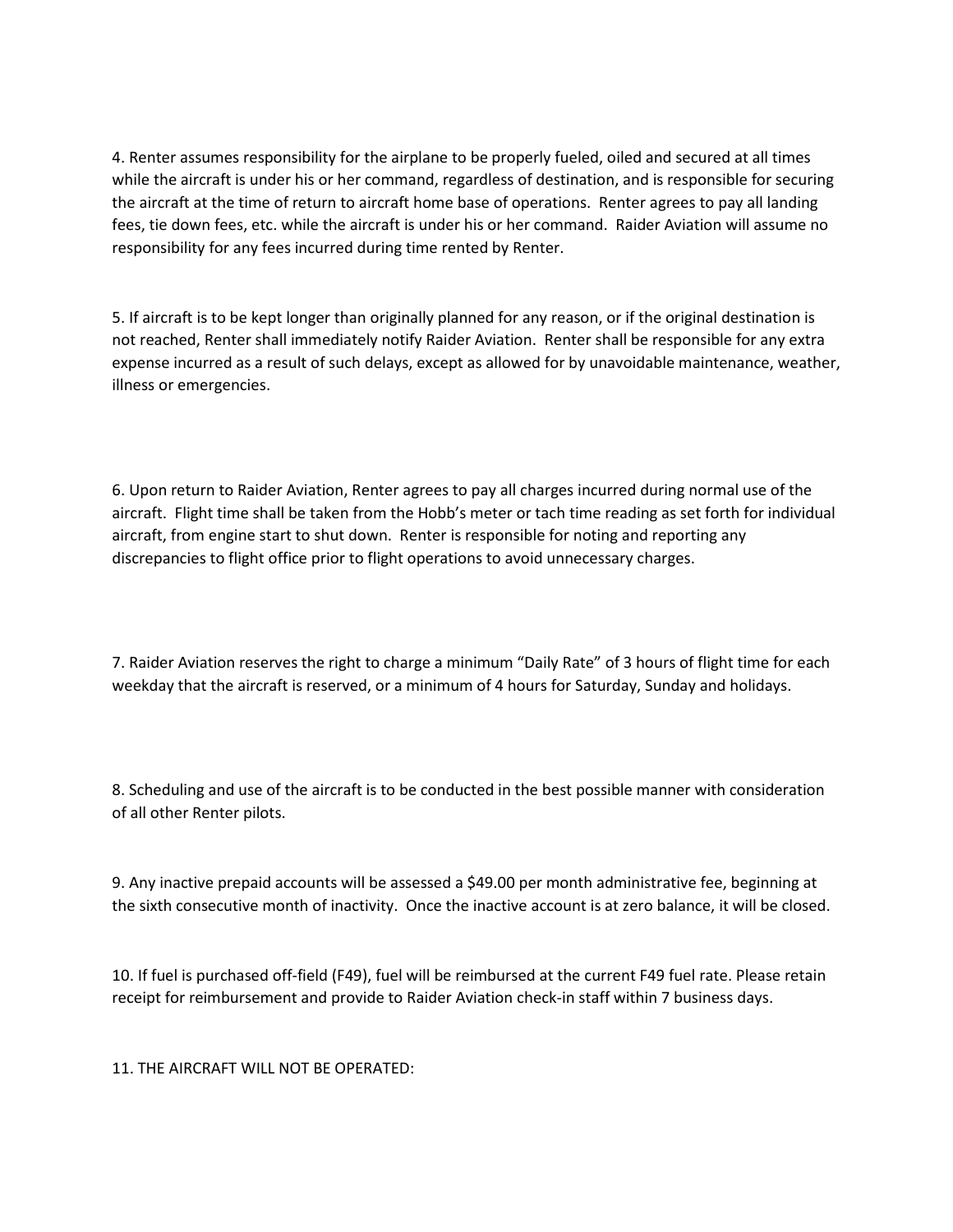a. In violation of any of the terms of this Rental Agreement. b. By anyone other than the authorized pilot (Renter). c. By any person under the influence of alcohol or narcotics. d. In violation of any FAA rules or regulations. e. In violation of federal, state or local laws. f. In violation of airport rules in noise abatement procedures. g. Beyond operating limitations described in the aircraft manual of said aircraft. h. For flight instruction and/or any commercial purpose. i. Outside the continental United States (unless specifically authorized in writing). j. Beyond weight and balance limitations; additionally, total number of passengers cannot exceed the number of seats. k. In special VFR operations (student pilots only).

12. CHECKOUTS OR ENDORSEMENTS ARE REQUIRED FOR SPECIAL OPERATIONS:

a. Operations at night – local or cross country. b. IFR operations. c. Flights to and from high density altitude airports, such as Ruidoso, NM.

These requirements may be waived by the Chief Pilot upon review of the pilot's qualifications.

C. LEGAL/INSURANCE:

1. Renter acknowledges that before conducting ANY solo operations, he or she is REQUIRED to carry a "Non-Owned" or "Renter's" insurance policy from a reputable aircraft insurance provider. Insurance policy must have a "Hull Damage" clause which covers up to a minimum of \$40,000.00 USD worth of damage to any aircraft he or she rents from Raider Aviation. A current copy of this insurance policy must be kept on file with Raider Aviation at all times.

2. Renter agrees to be responsible for any and all damages resulting from Renter's negligence, regardless of whether or not the Renter's insurance policy covers that damage.

3. Renter agrees not to permit any repairs or liens to be placed upon the aircraft without Raider Aviation's written or verbal approval.

4. Renter agrees that in the event a lawsuit is instituted by Raider Aviation to recover possession of the aircraft or to enforce any terms, covenants and conditions of this contract hereof; or to collect any sum of money, damages or costs from Renter under this contract; or to collect any sum or sums of money for the use or rental of the aircraft by Renter, that Renter agrees to pay all costs and reasonable attorney's fees incurred by Raider Aviation as a result of such lawsuit or default.